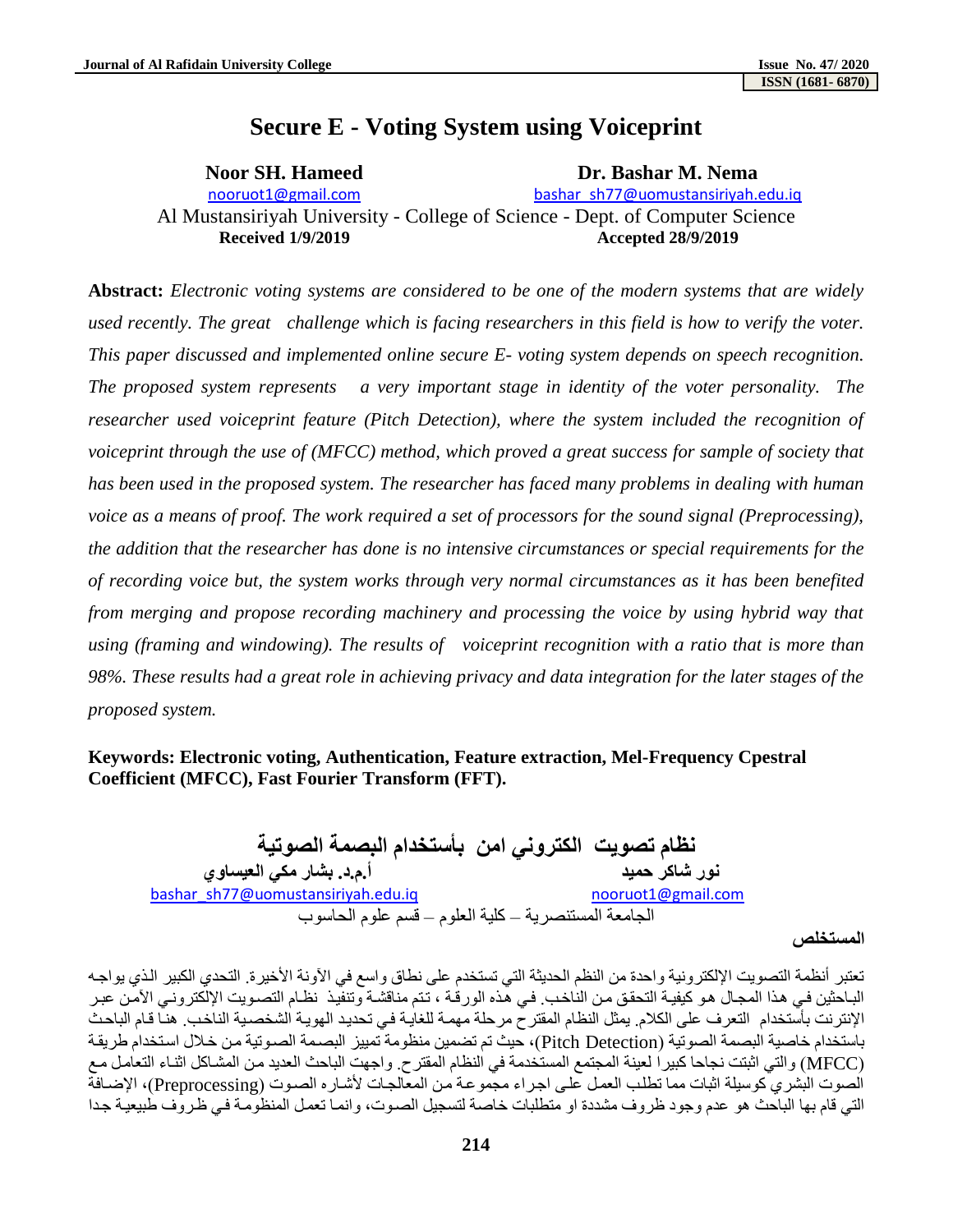حيث تم الاستفادة من دمج واقتراح الية تسجيل ومعالجة الصوت باستخدام طريقة هجينة تستخدم طرق (framing & windowing). كانت نتائج تمييز البصمة الصوتية بنسبة تزيد على 98%. هذه النتائج كان لها الدور الكبير في تحقيق الخصوصية وتكامل البيانات للمراحل اللاحقة في النظام المقترح.

#### **الكلمات المفتاحية: التصويت االلكتروني, المصادقة, استخراج المميزات, تحويل فورير السريع, ميل التردد.**

#### **1. Introduction**

In the past few years, electronic voting has become commonplace and the importance of electronic voting has emerged because of the benefits of reducing human resources and traditional work. It is less corrupt and fraudulent and also allows anyone to vote remotely. the Internet voting Advantages over the common "queue method" is that voters vote during their free time but within the specified voting period and there is no need to wait .The purpose of a secure vote is to assure the confidentiality of voters and the accuracy vote and to assure the person's authorization.

E- Voting is a procedure by electronic device as computers and telecommunication technologies. Elections are so sensitive in expression of secure. [1] The application of E- voting will allow increased access to the voting process for millions of voters. In public, every electronic voting system consists of enrollment, authentication and authorization, voting, voting tallying and voting verification [2].

#### **2. Theoretical background**

In this section the explanation of Electronic voting, biometric, authentication, and classification, the discussion for voice recognition and stage preprocessing with the feature extraction and its classification.

#### **2.1.Electronic voting**

Electronic voting is a system wherein voting information is recorded and put away as a digital data. Voting just comprises of simple procedure or system which requires few workers for the process the Evoting may become the cheap, fast, and extreme efficient way to manage polling and count [3] . This system consists of two types of e-voting. The first type is offline using voting machine or an electronic polling booth. The second type is On-line voting which used via Internet [4]

#### **2.2.Authentication methods**

There are several issues facing electronic voting systems, which are the reason of system success or failure and the most important of these issues is security and privacy by making sure that the person who votes is the legitimate voter and not someone else and there are a number of security requirements of the electronic system must include the eligibility,, authentication, privacy, robustness. The eligibility means those who participate in the vote and cast their votes during the election period are eligible voters only .The authentication includes the person who votes is the same and not someone else Voter. Privacy is a very special way through protected personal information that no one can know. Robustness means the voting system is safe against any attacks or fraud. Finally, legibility, in announcing voting results only at the end of allowable voting period [5, 6, 7].

#### **2.3.Biometric**

Biometric measurements are used for identification and security authorization for more than two decades. This is because the biometric data of their qualities are unique and non-convertible. You cannot forget and own it with us. Recently, biometrics has been deployed in security applications that can be included under the topic of "biometric coding systems". Although the use of one type of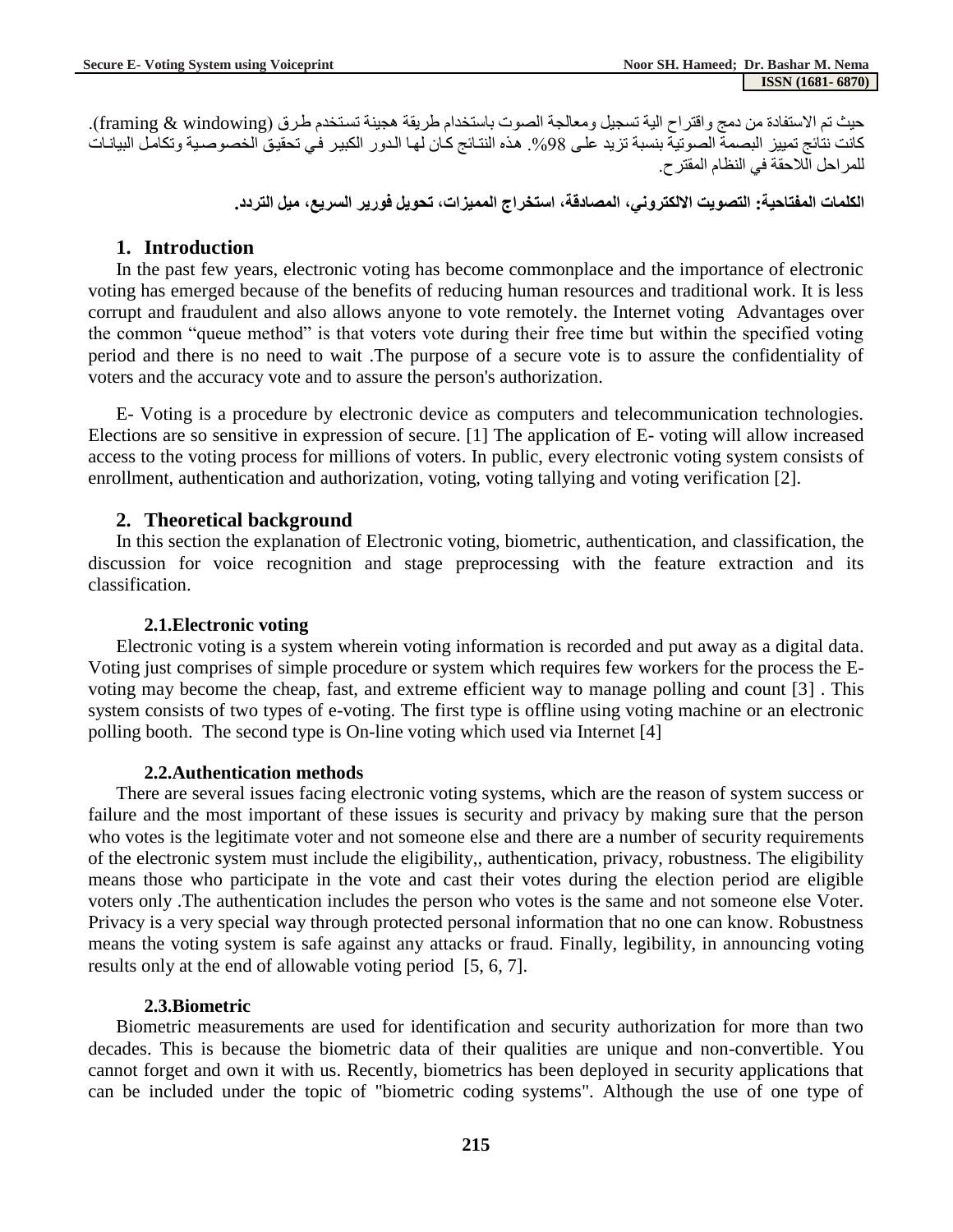biometric data is questionable in terms of safety, integration with other technologies such as digital signature and cryptographic systems produces security applications Biometrics [8].

#### **2.3.1. Types of Biometrics [9]**

There are more than one biometrics type already in use and there are also many other types will be used in the future as DNA, holograms [10], etc. . . ., Biometrics are classified into two categories as shown in Figure (1). The upper part consists of physiological biometrics such as face, finger prints and iris. The second part represents behavioral biometrics such as voice, signature, and keystroke [9]. The most common types:

- $\triangleright$  Finger print
- $\triangleright$  Iris recognition
- $\triangleright$  SR
- $\triangleright$  Face recognition



**Figure (1): Different of biometrics [9]**

#### **3. Related work**

Md.Mahiuddin (2019), in this paper, the researcher discusses the voting system of Bangladesh and developing a safe voting system using methods of the identification person through the iris recognition and smart cards identification [11].

Ch.Jaya Lakshmi and S.Kalpana (2018), in this research, the researcher developed a secure electronic voting using a valid Unique Identification (UID) and use fingerprints for authentication [12].

Paulo Realpe-Mu˜noza (2017), this paper gave a study on user behavior when utilizing e-voting applications, using eye tracking technique for behavior 865 qualitative and quantitative data analysis[13] .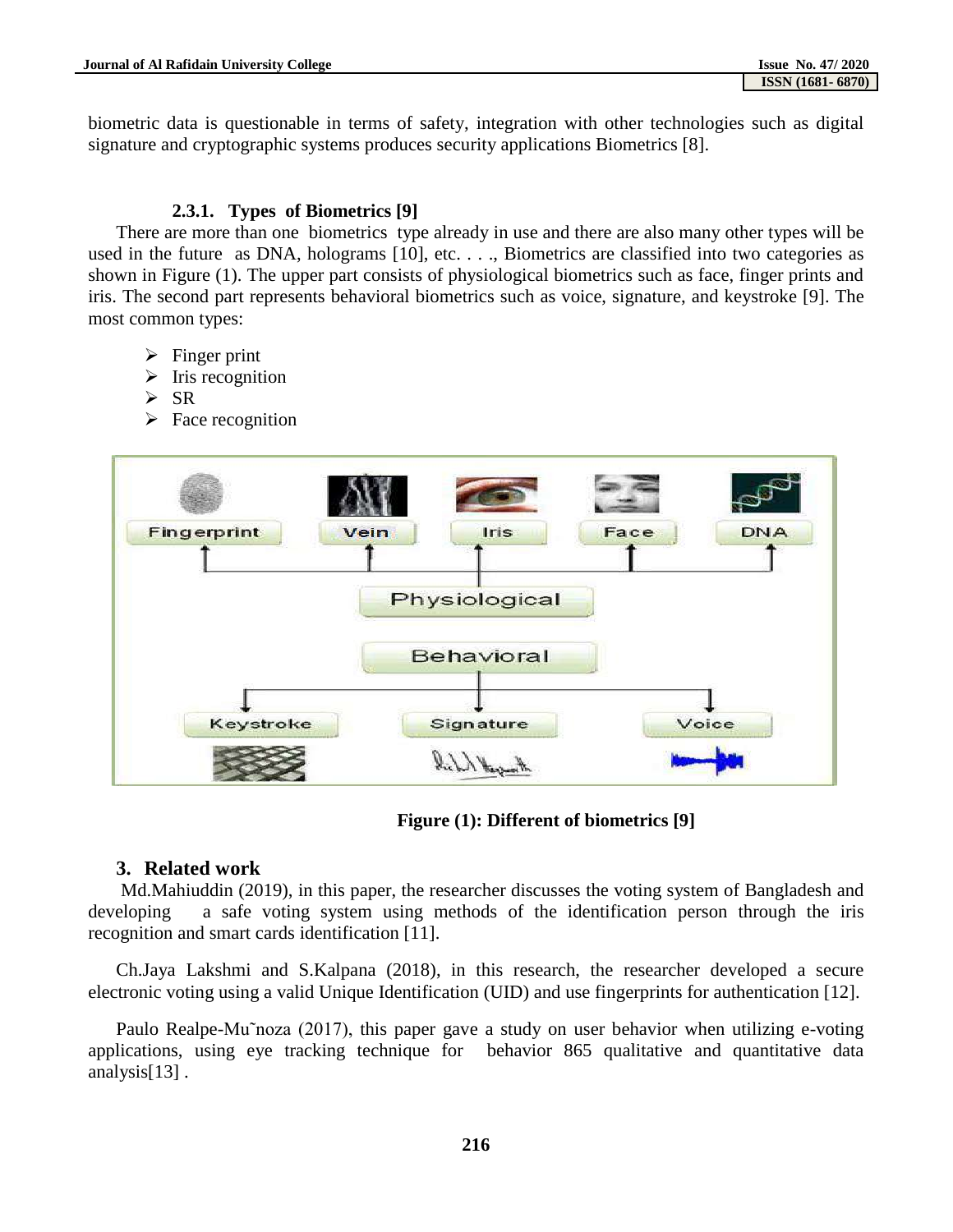Adem Alpaslan ALTUN and Metin BĐLGĐN (2011), in this research, the researcher developed the system of electronic voting in the general elections and the use of fingerprints to authenticate the person and thus the system is improved by the use of biometric authentication system. As well as the researcher processes the disadvantages of traditional voting [14].

# **4. Proposed system**

This paper focused on a series of steps used through planning in the proposed system. These steps involve: Data analysis, security level, E- voting parts, and determine the methods and techniques used in each part.

# **4.1.Data analysis**

In the data analysis phase, we can visualize how to change the voice data during the use of voting system. For sound data, several operations are performed in audio signal, which converts them from large data into small unique data and is stored through a matrix. The dataset used a number of speeches: 20 voice samples: (14 females, 6 males). Speech properties as in table (1).

# **Table (1): Speech properties**

| ormat                   | $\sim$ $\sim$ $\sim$<br>31t<br>lution<br>$\mathrm{reson}$ | Juration |
|-------------------------|-----------------------------------------------------------|----------|
| $\sim$<br>Wave<br>files | bps<br>⊥∪                                                 | ' second |

# **4.2.Security level:**

In this paper the security is achieved by Biometrics. The proposed system using biometric online system used to identify a person. This is done by using a biometric voiceprint recording speech in a computer device. It takes analog signal about natural characteristics of individuals and then converts them into digital. This type of identification is quite successful compared to other methods, due to the unique feature of any person. . Biometric system consists of two Phases: User Registration, Login User

# **User Registration**

The user can register in this system by microphone speaker's speech in a computer device. After the user enters his voice he must clicks on " save" button to save voice and send his registration request to the system administrator and after the accept of the request the voice is saving in dataset .

# **Login User**

The user login in the system by using a voice that he creates in the previous step he send it to the server to verification from identifying a user.

Process verification and user identification by voice consist of three phases. As in figure (3).

- **1.** Feature extraction.
- **2.** Normalization.
- **3.** Classification.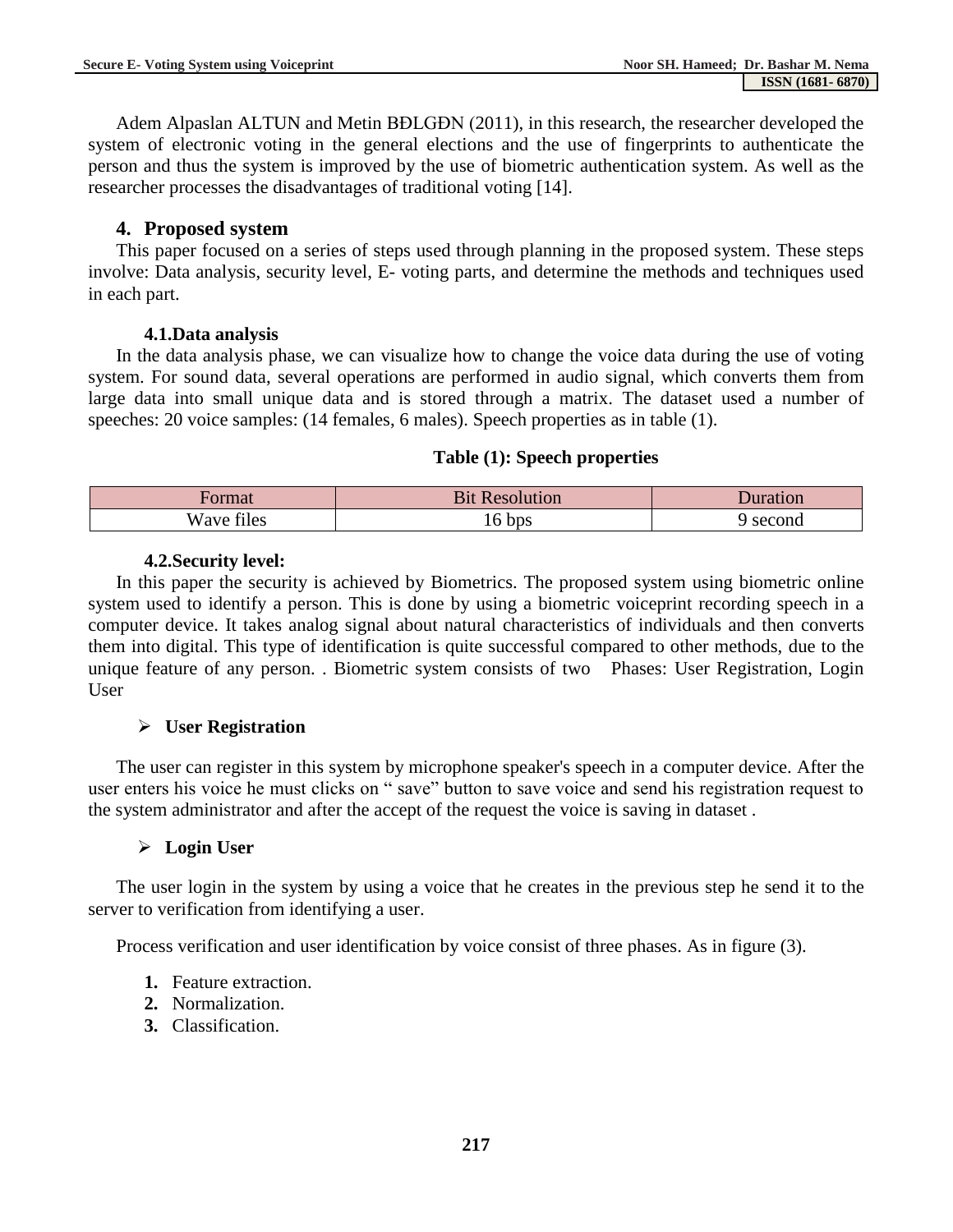

**Figure (3): Proposed System of Speech in Real time**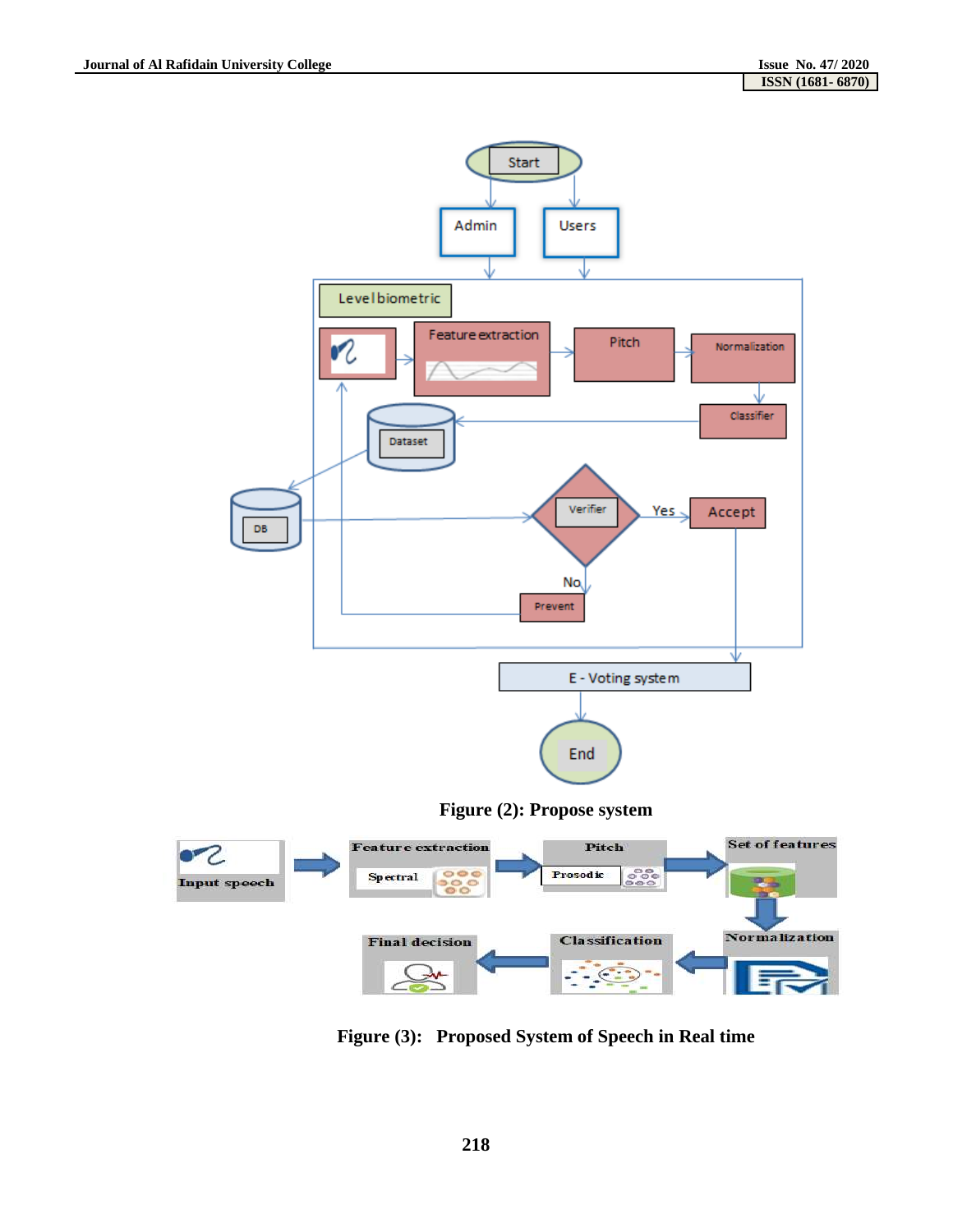#### **1. Feature extraction stage**

The feature extraction method is applied on input speech signal for extracting unique feature for each trained speech (voiceprint) and stores it in a vector. These vectors can be used then to build speaker model. The amount of captured speech data is quite large; on the other hand the essential features of the human speech change relatively slowly. Therefore, feature extraction is used to reduce data and retain speaker distinctive information. In this paper, Prosodic spectral and statistical features are extracted. The Prosodic, Spectral features and statistical parameters are proposed features extracted from the input speech sample for each speech person and save it as vectors in a model. There are two types in feature extraction.

The Mel-Frequency Cpestral Coefficient (MFCC) feature extraction is used to extract features from trained speakers' speech for both training and testing phases. MFCC simulate human ears behavior. The input of MFCC is entering speech signal. The output of MFCC is set of MFCC's coefficients. The set of features that will be extracted using MFCC is number thirteen features. Figure (4) presents MFCC block diagram. The steps in the computation of the MFCC features are as following:.



### **Figure (4): Feature extraction (MFCC)**

### **a) Framing:**

The person audio signal is tardily vary and can be handle when considered as short time frame. Therefore, the audio signal is usually divided into short period blocks called frames, and the spectral analyses is performed on these frames. Framing is a process that is used to convert the stream of signal into a set of frames has equal length (30 ms) and analyzed each frame independently. The original signal will be framed in overlapping blocks into N samples frame. Each frame is overlapping with M ms of time. Smaller overlapping means larger time shift in the signal whereas larger overlapping can result in a smoother change of the parameter values of the frames. In this paper data will be divided into frames of 30 ms with 75% overlap

### **b) Windowing:**

The hamming windowing is used after dividing it into frames; each frame is multiplied by a window function before the spectral analysis to reduce the effect of discontinuity of (start and end) for each frame.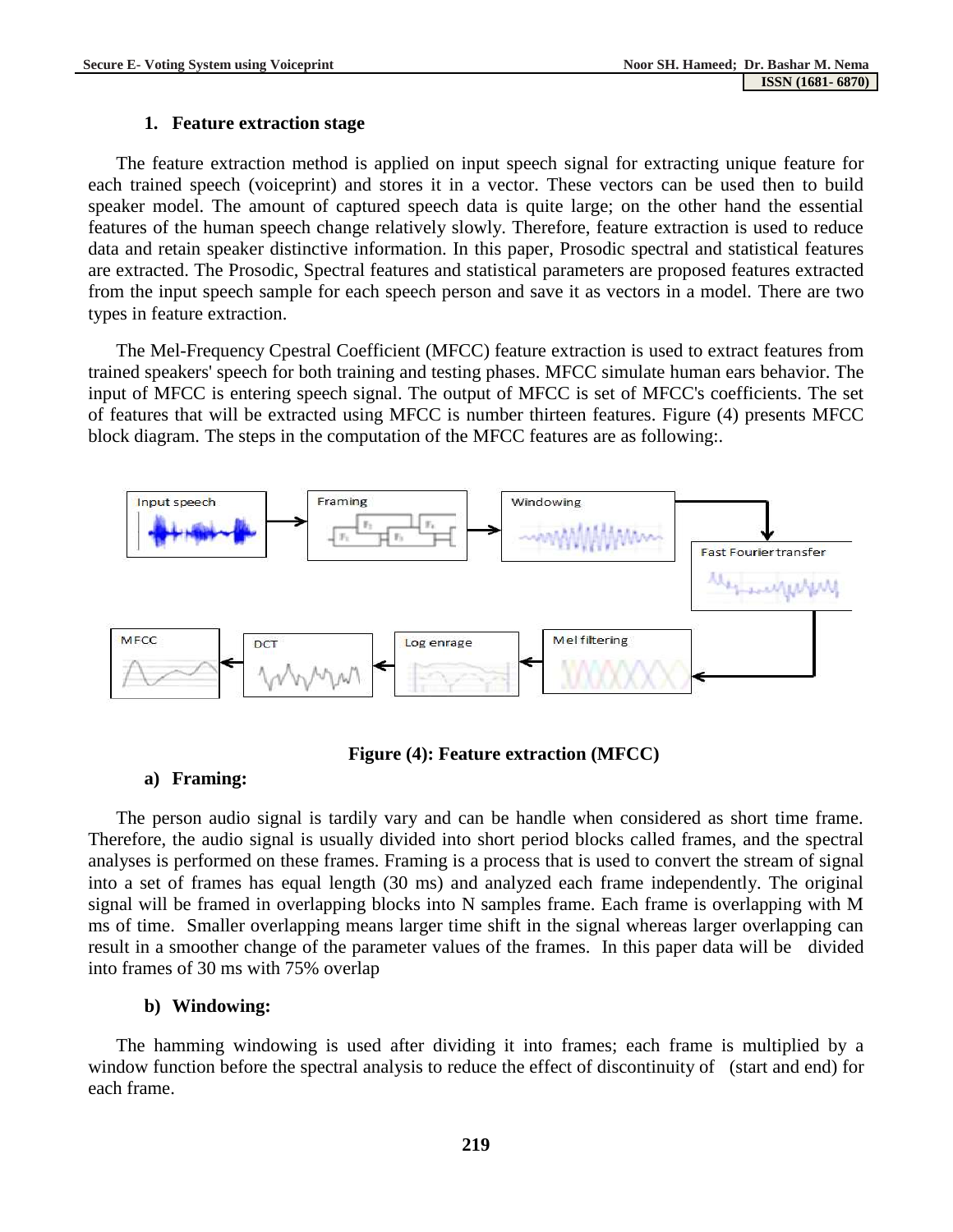$$
w(n) = 0.54 - 0.46 \cos(\frac{2\pi n}{N-1}), 0 \le n \le N-1
$$
 ... (1) [15]

#### **c) Fast Fourier Transform (FFT):**

The FFT is used to convert each frame of N samples form time domain to Frequency domain. Implemented as in Equation (2).

$$
\mathbf{X}(\mathbf{K}) = \sum_{X=0}^{N-1} x(n) W_N^{KN} \qquad \text{Where } \mathbf{k} = 0, 1, 2...N-1 \qquad \qquad \dots (2) \quad [16]
$$

#### **d) Mel Filter Bank:**

The magnitude of filter frequency response is used to obtain the log energy from this filter. The Mel filter bank is calculated by Equation (3). The triangular band-pass filters are used. The frequency response for every filter's size is triangular in format and equal to unity in the central frequency. The linear reduced to 0 at the central frequency of the neighboring filters.

$$
\mathbf{m} = 2595\log_{10}(1 + \frac{F}{700}) \quad \dots (3) \quad [16]
$$
  
\n
$$
\mathbf{S}(\mathbf{m}) = \sum_{K=0}^{N-1} |X(K)|^2 Hm(K)] \quad \dots (4) \quad [16]
$$

**e) DCT:** 

DCT is use to convert the log Mel spectrum into time domain. The outcome of transform is called MFCC. Output of feature extraction is 13 MFCC's coefficient. DCT is calculated by Equation (5).

$$
c(n) = \sum_{m=0}^{m-1} log 10(s(m)) cos(\frac{\pi n(m-0.5)}{M})^; \quad n = 0, 1, 2 \ldots c-1 \quad \ldots \quad (5) [16]
$$

| <b>Algorithm (MFCC)</b>                                    |  |  |  |  |  |  |  |
|------------------------------------------------------------|--|--|--|--|--|--|--|
| Input:                                                     |  |  |  |  |  |  |  |
| <b>WaveSample Frequency</b>                                |  |  |  |  |  |  |  |
| <b>Input wave</b>                                          |  |  |  |  |  |  |  |
| <b>Sampling Frequency of Input wave</b>                    |  |  |  |  |  |  |  |
|                                                            |  |  |  |  |  |  |  |
| <b>Output: MFCC</b>                                        |  |  |  |  |  |  |  |
| <b>Begin</b>                                               |  |  |  |  |  |  |  |
| <b>Step 1: Framing and Overlapping</b>                     |  |  |  |  |  |  |  |
| Leng — Length (Wave Signal)                                |  |  |  |  |  |  |  |
| Overlap $\bullet$ 0.01 * Frequency                         |  |  |  |  |  |  |  |
| For $i = 1 \longrightarrow$ No Frame -1                    |  |  |  |  |  |  |  |
| <b>Frame1</b> • partition (Wave Signal, i)                 |  |  |  |  |  |  |  |
| Frame $2 \rightarrow$ partition (Wave Signal, i+1)         |  |  |  |  |  |  |  |
| Segment Overlap • Overlapping (Frame1, Frame2)             |  |  |  |  |  |  |  |
| WaveSignalOverlap Merg (WaveSignalOverlap, SegmentOverlap) |  |  |  |  |  |  |  |
| <b>End For</b>                                             |  |  |  |  |  |  |  |
| <b>Step 2: Windowing</b>                                   |  |  |  |  |  |  |  |
| For $i = 1 \implies$ No Frame                              |  |  |  |  |  |  |  |
| Partition (WaveSignalOverlap, i)<br><b>Frame</b>           |  |  |  |  |  |  |  |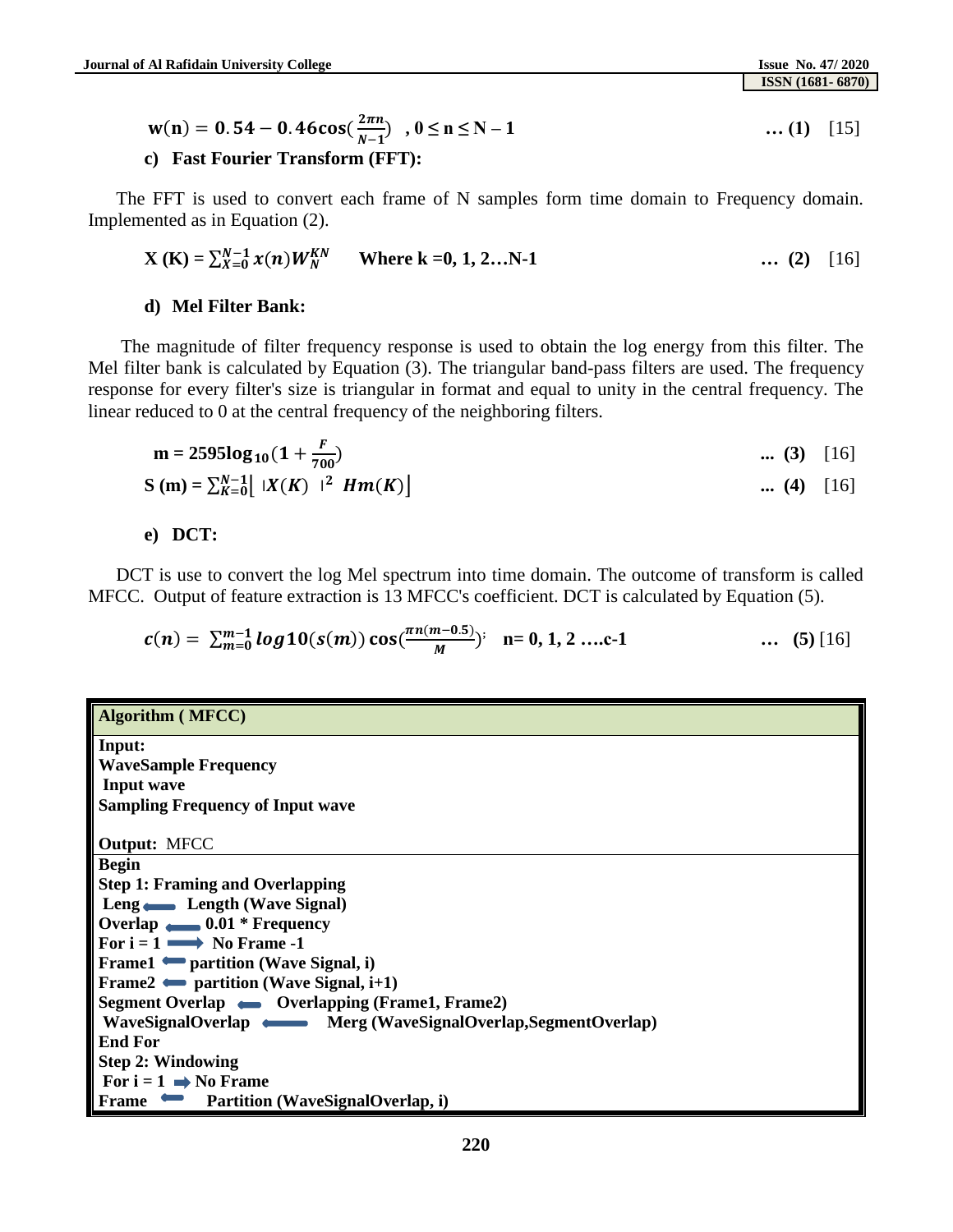| FrameWindowing Windowing (Frame) // using Equations (1).            |
|---------------------------------------------------------------------|
| WaveWindowing Merg (WaveWindowing,FrameWindowing)                   |
| <b>End For</b>                                                      |
| Matrix of windowed WaveWindowing                                    |
| Step 3: Appling FFT on matrix of windowing to get power spectrum    |
|                                                                     |
| Step 4: triangular filter band                                      |
| Mel $\blacktriangleright$ H ToMel (Spectrum ) // using Equation (3) |
| InvMel $\longleftarrow$ InversWarping (Mel ) // using Equation (4)  |
| MelLog CogInvMel(InvMel)                                            |
| <b>Step 5: Appling DCT</b>                                          |
| $C$ pestral DCT $\longleftarrow$ DCT(MelLoge) // using Equation (5) |
| <b>MFCC</b> CpestralDCT                                             |
| End                                                                 |
|                                                                     |

### **f) Pitch:**

Pitch is one of the useful features for prosody analysis of the speech signal and is considered as an important cue for recognizing the speaker's voice one of the important perceptual features, as it conveys much information about the sound. The Pitch is computed over all speech signals like ZCR. We estimate the pitch of the speech signal using the autocorrelation.

### **2. Normalization:**

Normalization is an approach to Z-score (or standardization) is a scale data to fixed range typically 0 to 1. The cost of this specified range - in contrast to standardization - is that we will end with smaller standard deviations, which can prevent the effect of extreme value.

### **3. Classification:**

The classification is using one of the most simple and popular classification (KNN). The classification consists of two phases; training and testing.

### **Training phase**

In Training process, the classification of intelligent system is learned by using the features of the training dataset after normalizing these features. The training phase is responsible for building speech model. In this paper, the training phase is implemented in the following order:

- Input speech to dataset in server
- Perform MFCC feature extraction on input speech
- Perform normalization on MFCC's feature for each speaker.
- Perform classification by use KNN algorithm using Euclidean distance

### **Testing phase**

The testing phase is responsible of discovering the identity of unknown input speech. If the input speech belongs to a speaker model that has been trained and stored in the system, the system will find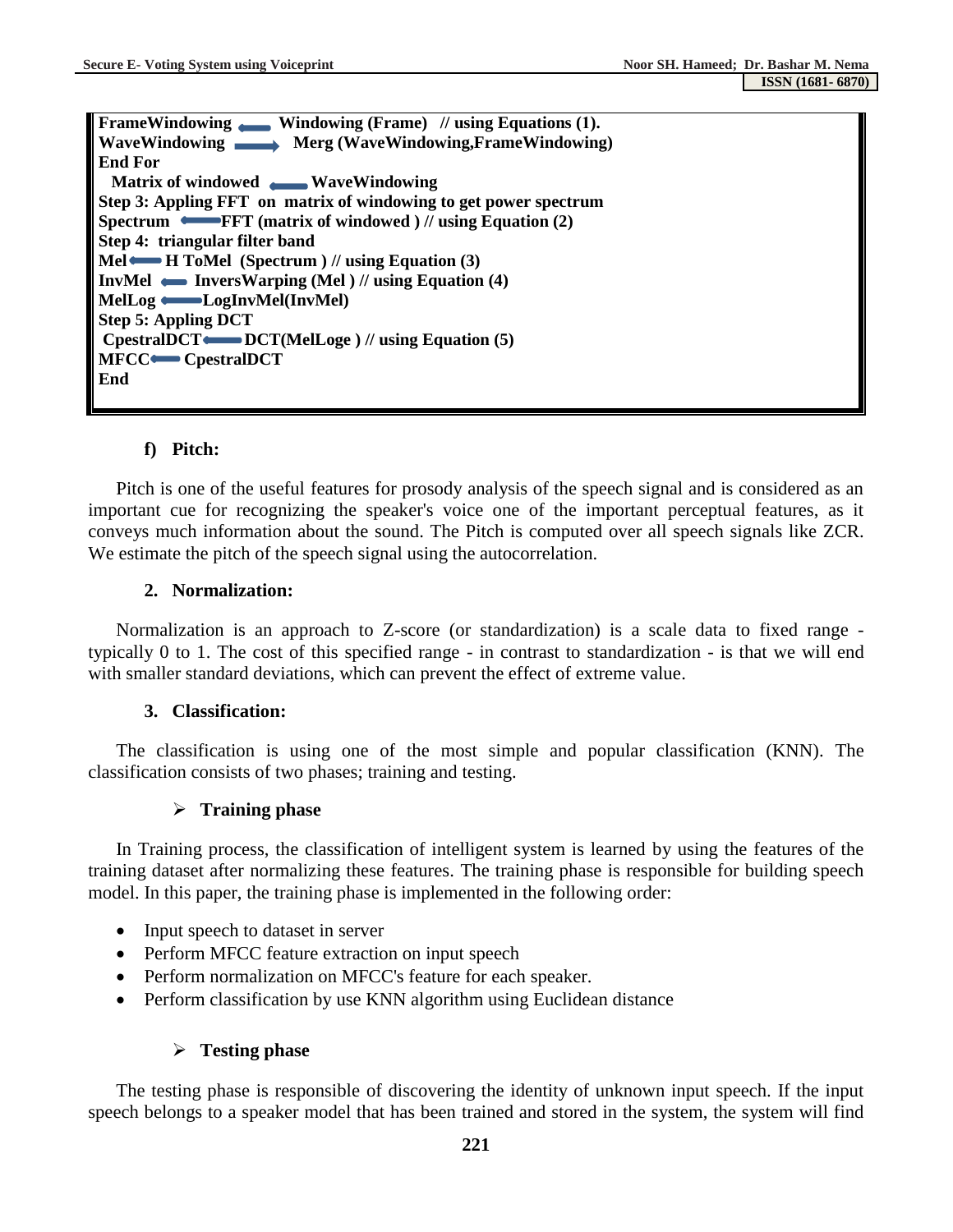best match for this input speech. Otherwise, there will be ' No match speaker'. In this paper the testing phase is implemented in the following order:

- Input speech to dataset in server
- Perform MFCC feature extraction on input speech
- Perform normalization on MFCC's feature for each speaker.
- Perform classification by use KNN algorithem using Euclidean distance.

The general block diagram of training and testing phases can be illustrated in Figure (5)



**Figure (5): Training and Testing to voice Recognition**

### **4.3.E- voting system**

The system is available to the user, when that person is authorized to access the system by voice. The system consists of seven pages: Add user page, add a session page, edit a session page, and manage a session voting page, with a page to view reports and a system setting page with the system exit button.

### **5. Result of voice print using KNN algorithm**

The voiceprint of the person was tested by taking a number of samples and training the system on them and then taking the votes of people for the purpose of testing and the result are as shown in table (2).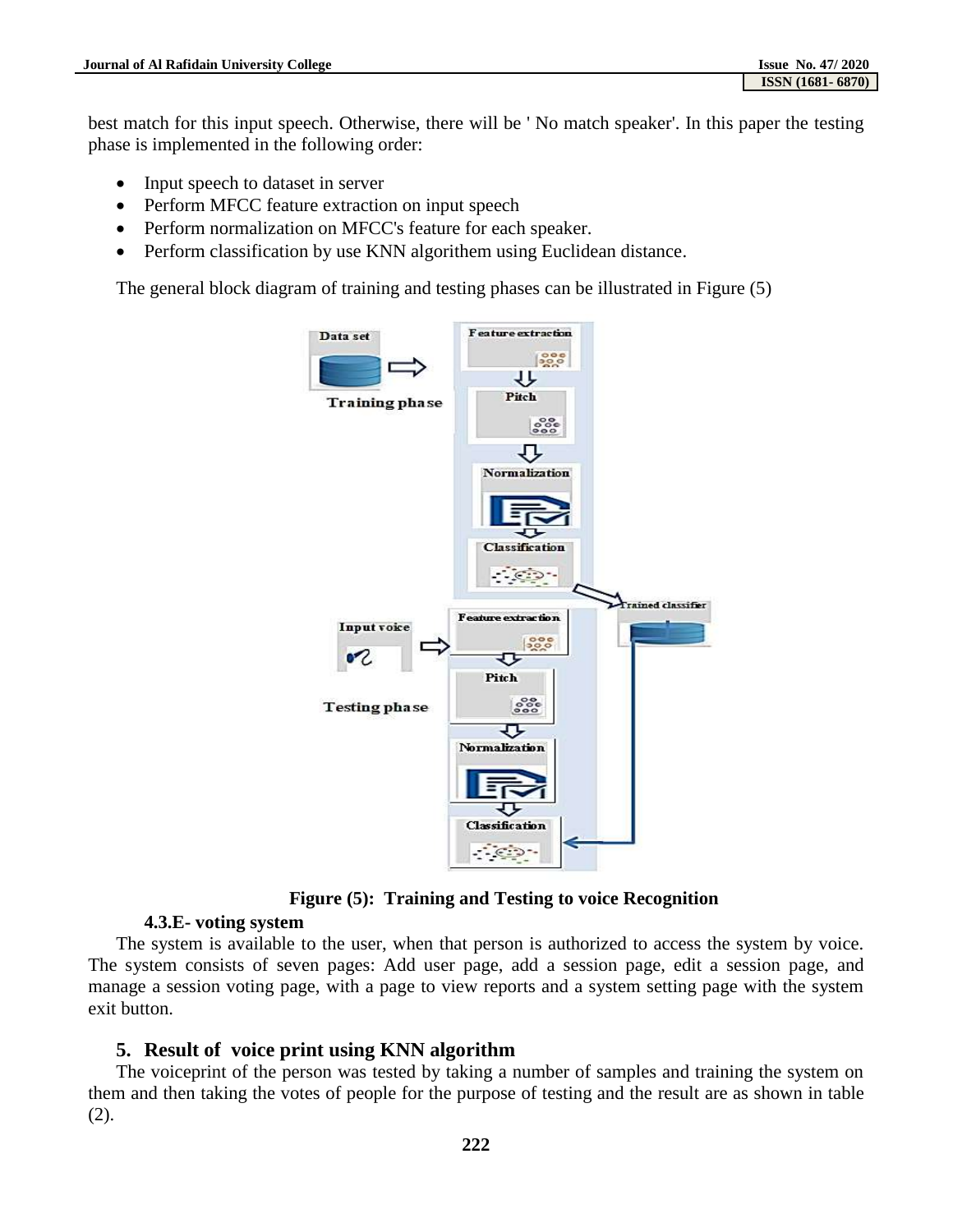| person         | Voice1         | Voice2 | Voice3         | Voice4         | Voice <sub>5</sub> | Voice <sub>6</sub> | Misclassified  | Classification |
|----------------|----------------|--------|----------------|----------------|--------------------|--------------------|----------------|----------------|
|                |                |        |                |                |                    |                    | rate           | rate           |
| A              | T              | T      | T              | T              | T                  | T                  | 0%             | 100%           |
| B              | T              | T      | T              | T              | T                  | T                  | 0%             | 100%           |
| $\overline{C}$ | T              | T      | T              | T              | T                  | T                  | $\overline{0}$ | 100%           |
| D              | $\mathbf T$    | T      | $\overline{F}$ | $\overline{F}$ | T                  | T                  | 33.33%         | 66.67%         |
| E              | $\overline{F}$ | T      | T              | T              | T                  | T                  | 16.67%         | 83.33%         |
| $\mathbf{F}$   | T              | T      | T              | T              | T                  | T                  | 0%             | 100%           |
| G              | T              | T      | T              | T              | T                  | T                  | 0%             | 100%           |
| H              | T              | T      | T              | T              | T                  | T                  | 0%             | 100%           |
| I              | T              | T      | T              | T              | T                  | T                  | 0%             | 100%           |
| J              | T              | T      | T              | T              | T                  | T                  | 0%             | 100%           |
| $\bf K$        | T              | T      | T              | T              | T                  | T                  | 0%             | 100%           |
| L              | T              | T      | T              | T              | T                  | T                  | 0%             | 100%           |
| M              | T              | T      | T              | T              | T                  | T                  | 0%             | 100%           |
| N              | T              | T      | T              | T              | T                  | T                  | 0%             | 100%           |
| $\Omega$       | T              | T      | T              | T              | T                  | T                  | 0%             | 100%           |
| $\mathbf{P}$   | T              | T      | T              | T              | T                  | T                  | 0%             | 100%           |
| $\overline{Q}$ | T              | T      | T              | T              | T                  | T                  | 0%             | 100%           |
| $\overline{R}$ | T              | T      | T              | T              | T                  | T                  | 0%             | 100%           |
| S              | T              | T      | T              | T              | T                  | T                  | 0%             | 100%           |
| T              | T              | T      | T              | T              | T                  | T                  | 0%             | 100%           |

**Table (2) displays result and relationship between value test voice and detection rate.** 

**Where (A, B, C, D, E, F …..T) are labels of person.**

# **6. Conclusion**

The security process is important in many systems especially in the electronic voting system in order to ensure true results and avoid manipulation of voting as it is not allowed. The main objective in this paper is to design a secure system for e – voting by using biometric features. We choose sound as biometric in order to achieve a secure system. The system also provides ease of use for anyone, as well as flexibility and simplicity of the web site usage. Regardless the types of hardware and software, there result of the voice recognition was through a number of procedures reached to obtain accurate identification the process of extracting the features used was more than the algorithm, this method gave good results to extract a powerful set of features. In the training phase, the accuracy of the system increased while using a large number of samples selected. The presentation proved that the sound recording and the selected feature are the best way to achieve stability, performance in the real – time environment, as well as ensuring a secure voting process while using the system.

# **Reference**

- **[1]** I. Jabbar and S. N. Alsaad," Design and Implementation of Secure Remote e-Voting System Using Homomorphic Encryption", International Journal of Network Security, Vol.19, No.5, PP.694-703, Sept. 2017.
- **[2]** P. S. Naidu, R. Kharat, R. Tekade, P. Mendhe and V. Magade, "E-voting system using visual cryptography & secure multi-party computation", Proc. of International